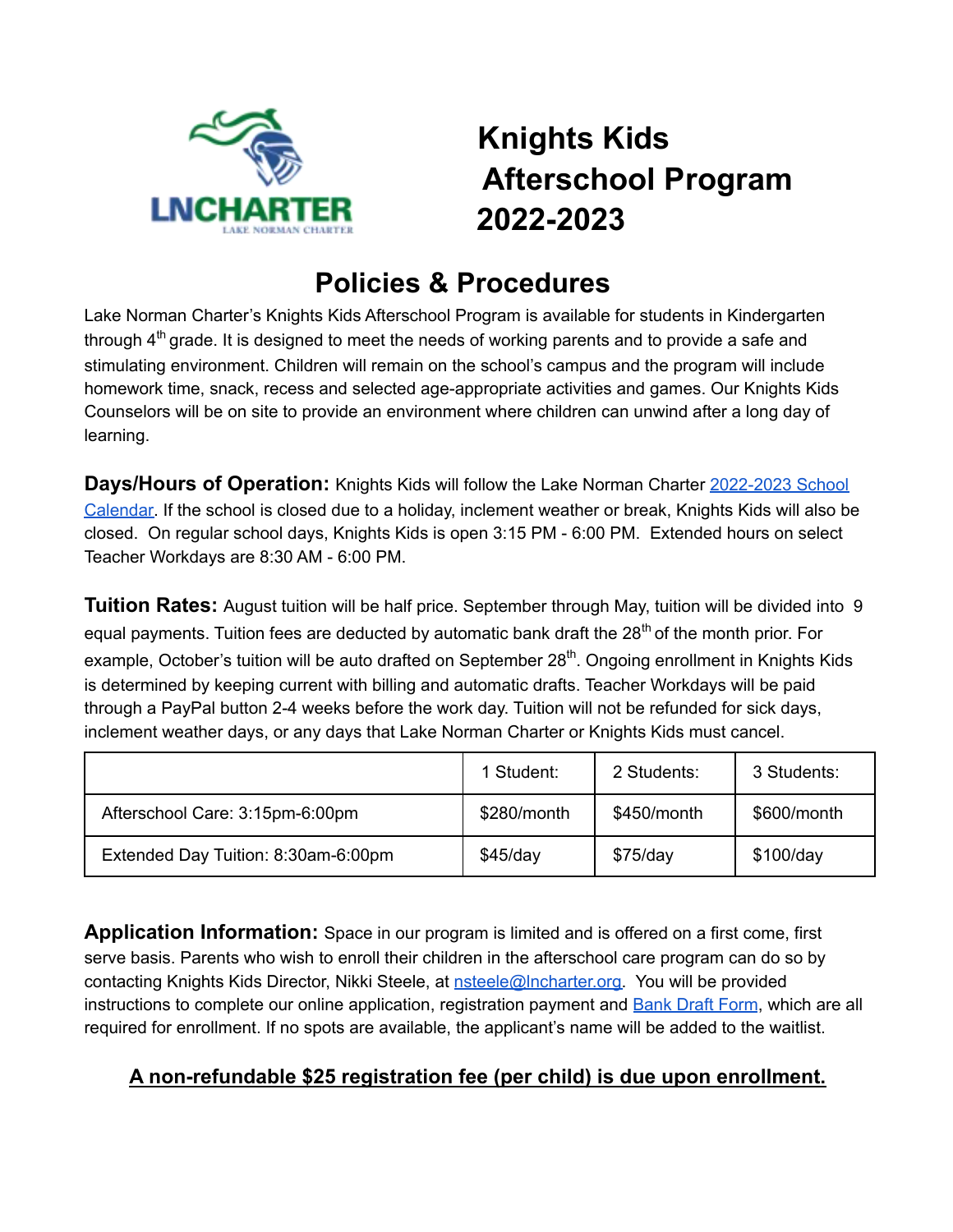**Daily Schedule:** Daily Schedule may vary based on individual groups.

3:15pm – 3:30pm – Dismissal from classrooms/ KK Attendance

3:30pm – 4:00pm – Homework/Reading

- 4:00pm 4:30pm Snack (provided by program)
- 4:30pm 5:00pm Outdoor Recess
- 5:00pm 6:00pm Indoor Play / Arts & Crafts

**Dismissal Procedures:** Only parents, guardians and adults listed as each student's Authorized Pick-Up will be allowed to pick up that particular student. Parents must include these names on the Enrollment Form. If someone other than your usual Authorized Pick-Ups will be picking your student up, parents/guardians must submit permission in writing to the Knights Kids Director prior to the scheduled pick-up. or submit them in writing prior to the schedule pick-up to the After-school Director. All adults (including family members) arriving for pick-up should be prepared to show a Photo ID/Driver's License.

**Late Pick-Up Fees:** A fee of \$1.00 will be charged for each 1-minute interval a child is not picked up after 6:00pm. (Example: 6:04pm equates to a \$4 late pickup fee). Multiple late pick-ups may impact your student's enrollment.

**Absences:** Parents are required to notify the Knights Kids Director and school teacher via email in the event their child will not attend Knights Kids on any regularly scheduled day. This helps ensure your student is at the correct location for dismissal procedures.

**Homework:** Knights Kids has reserved 30 minutes a day for students to work on homework. Students are encouraged to utilize this time and to ask for help if needed. Parents will still need to check agendas for teacher notes, comments, additional homework and required signatures.

**Personal Belongings:** Families should be mindful of any personal belongings students are bringing to school and/or Knights Kids. Knights Kids has its own Lost & Found for items found during KK hours. Please be sure to check it frequently for any of your student's belongings, as items will be relocated to the school-wide lost and found and/or donated if it remains unclaimed.

Aligning with LNC ES Policy, cell phones and smart watches (including iWatches or watches with games) are prohibited from Knights Kids. Toys, stuffed animals, and other personal belongings are also prohibited. This includes, but is not limited to: Pokemon or other trading cards, stuffed animals, dolls, fidget toys, toy cars, etc. If a student brings them to school with their teacher's permission during the school day (i.e., classroom show and tell), they must remain in their backpack during Knights Kids hours. Items such as these may be confiscated by counselors and/or Knights Kids Director. LNC/ Knights Kids is not responsible for lost or damaged items.

**Health & Safety:** Knights Kids Program will follow all LNC health and safety guidelines.

**Illness:** The Knights Kids Coordinator will contact the parent/guardian should a student become sick or show symptoms of illness during Knights Kids. A sick student must be picked up